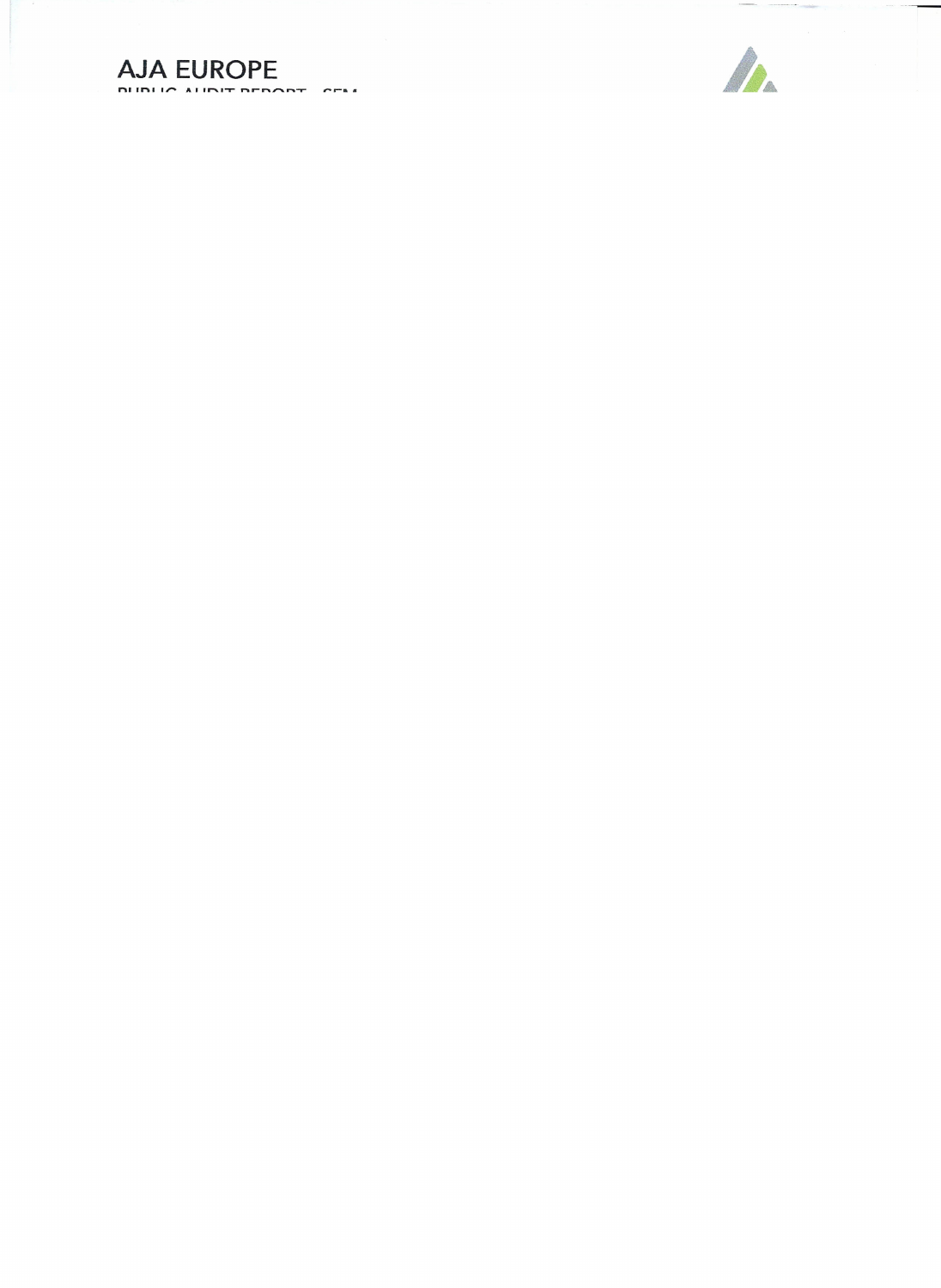# **AJA EUROPE PUBLIC AUDIT REPORT - SFM** TO BE SUBMITTED TO THE CLIENT, IFCC AND TO AJA EUROPE



### Brief Description of the concession

The Management Unit has IUPHHK-HTI (Concession Business Permit) based on Minister of Forestry Decree No. SK.56/Menhut-III/2013 dated March 23, 2013 concerning the determination of definitive work areas covering 10,070 ha in Pelalawan Regency and Indragiri Hilir Regency, Riau Province. The Management Unit has the RKUPHHK-HTI document for the period of 2017 to 2026, which was ratified based on the Decree of the Minister of Environment and Forestry No. SK.4915/MenLHK-PHPL/UHP/HPL.1/7/2018 dated July 25, 2018 concerning Approval on Adjustment of RKUPHHK-HTI for 2017 to 2026, in Activities of 2018 to 2019 on behalf of PT Satria Perkasa Agung KTH Sinar Merawang in Riau Province.

In the RKUPHHK-HTI document, spatial planning has been carried out as follows: Local Protection Areas and Other Protected Areas of 3,724 ha (36.98%), Staple Plant Areas of 5,065 ha (50.30%) and Livelihood Plant Areas of 1,281 ha (12.72%), for a total of 10,070 ha (100%).

There was conversion of 1,389.3 ha. of natural forest to plantation forest after December 31, 2010, so that the scope of the IFCC certification was for an area of 10,070 ha - 1,389.3 ha = 8,680.70 ha. The Management Unit has provided boundary markings in the field between IFCC areas and non-IFCC areas.

PT Satria Perkasa Agung KTH Sinar Merawang is geographically located between 00° 03' 44.26" to 00° 07' 01.86" North and 102º 41' 93" to 102º 49' 0.60" East. The area of PT Satria Perkasa Agung KTH Sinar Merawang is bounded by the following locations:

- North side: PT Arara Abadi (Merawang District)
- East side: PT Satria Perkasa Agung  $\bullet$
- $\bullet$ West side: PT Satria Perkasa Agung
- South side: PT Satria Perkasa Agung.

PT Satria Perkasa Agung KTH Sinar Merawang is surrounded by HTI companies. The area is formed of 100% peatland, with a flat topography (0-8% slope). Soil types are Sapric Organasols, and Hemics, geologically formatted of young surface deposits. Climate type according to the Schimidt & Ferguson classification is classified as Type A with an average rainfall of 218.5 mm / year.

#### Description of the socio-economic conditions of the concession and the concession's social programs

Administratively, the concession area of PT Satria Perkasa Agung KTH Sinar Merawang falls under the two regencies of Pelalawan and Indragiri Hilir in Riau Province. The company provides assistance to six (6) villages:

- a. Pelalawan Regency: Teluk Meranti District (Pulau Muda Village and Segamai Village).
- b. Indragiri Hilir Regency: Pelangiran District (Tanjung Simpang Village, Simpang Kateman Village, Teluk Bunian Village and Pelangiran Village).

There are no indigenous people found in the concession area, the people living around the concession being mainly Malay. There are people who use the non-timber forest products in the concession area in the form of fish from the company's canals.

In forest management, the Management Unit has documented collaboration agreements with the community around the concession in respect to livelihood plants, has established a Community Fire Awareness (MPA) cooperation and has collaboration of Plantation Forest with Partnership Management (HTPK).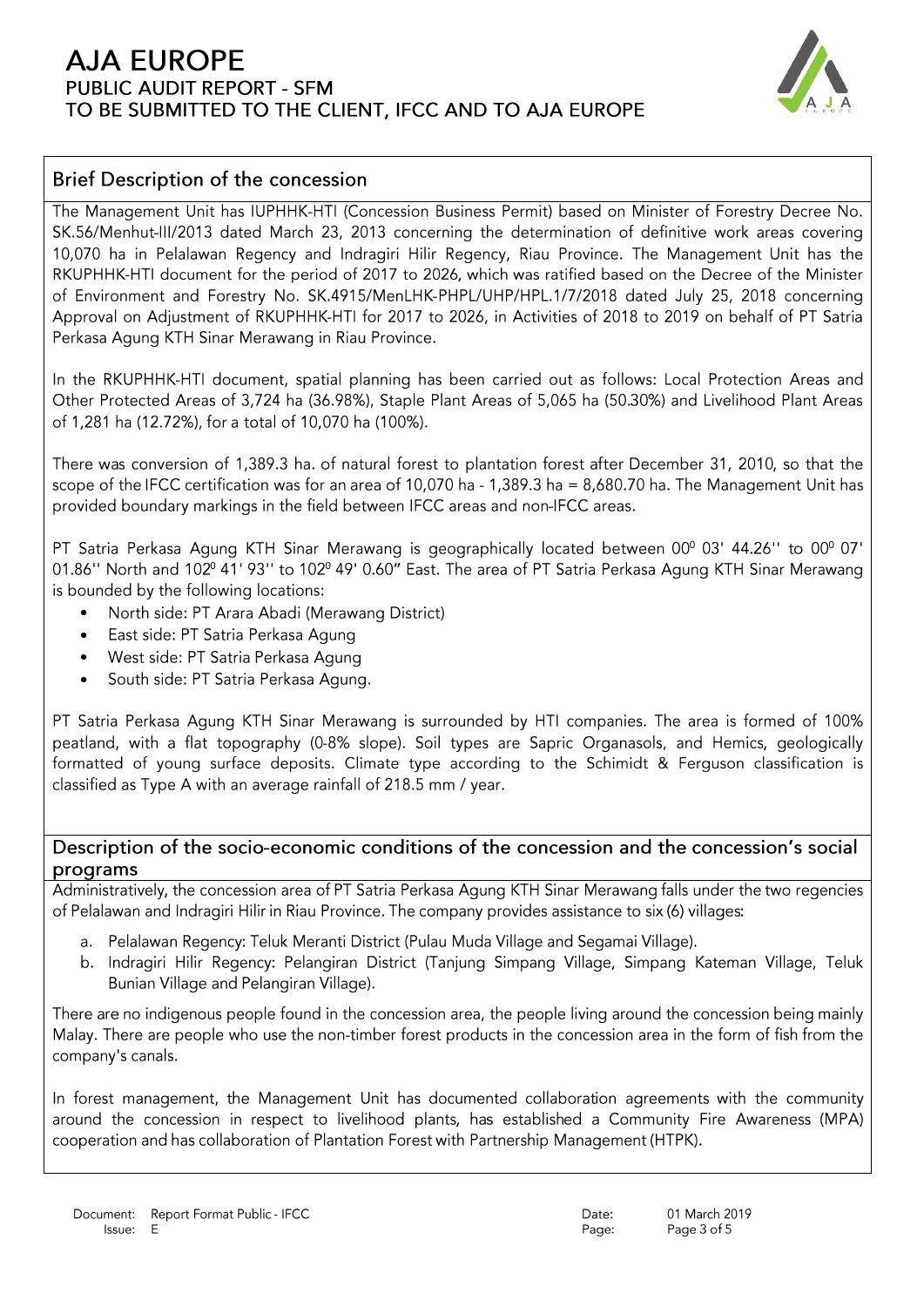# **AJA EUROPE PUBLIC AUDIT REPORT - SFM** TO BE SUBMITTED TO THE CLIENT, IFCC AND TO AJA EUROPE



Based on the Community Development (CD) assistance report, there is evidence of the realization of the Desa Makmur Peduli Api (DMPA) program in the form of partnership fee sharing, as well as assistance programs in the form of social culture and health through provision of public facilities. These include the areas of medicine, arts and social culture, youth, education in the form of teacher salaries, school facilities, plus also religious facilities and infrastructure.

The utilization of fish by the villages is also monitored, as reports confirm that the community is gaining additional income by developing a fisheries operation in the company's canals.

#### Description of the ecological conditions of the concession

The Management Unit of PT. Satria Perkasa Agung KTH Sinar Merawang carries out forest ecosystem and hydrological function management activities. These are carried out in accordance with the company's RKL and RPL documents, while environmental impact assessments are carried out in accordance with the company's AMDAL documents.

To minimize the effect its production forest operations have on the health of the forest ecosystem, PT. Satria Perkasa Agung KTH Sinar Merawang conducts Reduced Impact Logging activities. These are carried out in three distinct phases, pre-harvesting, during harvesting, and post harvesting.

With the concession area being entirely peatland, care is taken in identifying and monitoring the areas that function for both soil and water protection, namely the peat ecosystem protection area (KPPN/KPSL), subsidence and groundwater level being critical areas among others.

The Management Unit also carries out biodiversity management activities. This includes the identification and inventory of protected, endemic, rare and endangered flora and fauna in the concession area, as well as the regular reporting of the results of their monitoring. No key species have been identified, but while a fauna distribution map has been prepared, that for the flora has yet to be completed. The staple plant crop cultivated is not a genetically modified tree species, but Acacia cracicarpa.

The Management Unit also carries out forest protection activities, be these caused by natural or human activity. There are documented procedures for the prevention and treatment of pest and disease infestation. These include the use of pesticides and other chemical treatments where applicable, and there are also strict procedures in place for the handling of hazardous and toxic chemicals and their waste (B3), as well as fuel oil, etc.

PT. Satria Perkasa Agung KTH Sinar Merawang also implements forest protection measures against fire hazards., and has a Community Fire Awareness (MPA) cooperation with the community surrounding the concession. However, while the local community has access to operate their fishery in the company canals, grazing of livestock within the concession is strictly prohibited.

## **Results of the Public Consultation**

Prior to carrying out the Recertification Audit, PT AJA Sertifikasi Indonesia conducted a public consultation commencing February 18, 2019, asking stakeholders to provide feedback and information about PT Satria Perkasa Agung - KTH Sinar Merawang. The public consultation was uploaded to the PT AJA Sertifikasi Indonesia website (www.ajaindonesia.com), sent to parties via e-mail or postal mail, and published in local newspapers. PT AJA Sertifikasi Indonesia received no input from stakeholders as a result of the public consultation.

The audit team also collected information from the mass media about PT Satria Perkasa Agung - KTH Sinar Merawang, such reports being given material consideration as part of the PT AJA Sertifikasi Indonesia audit